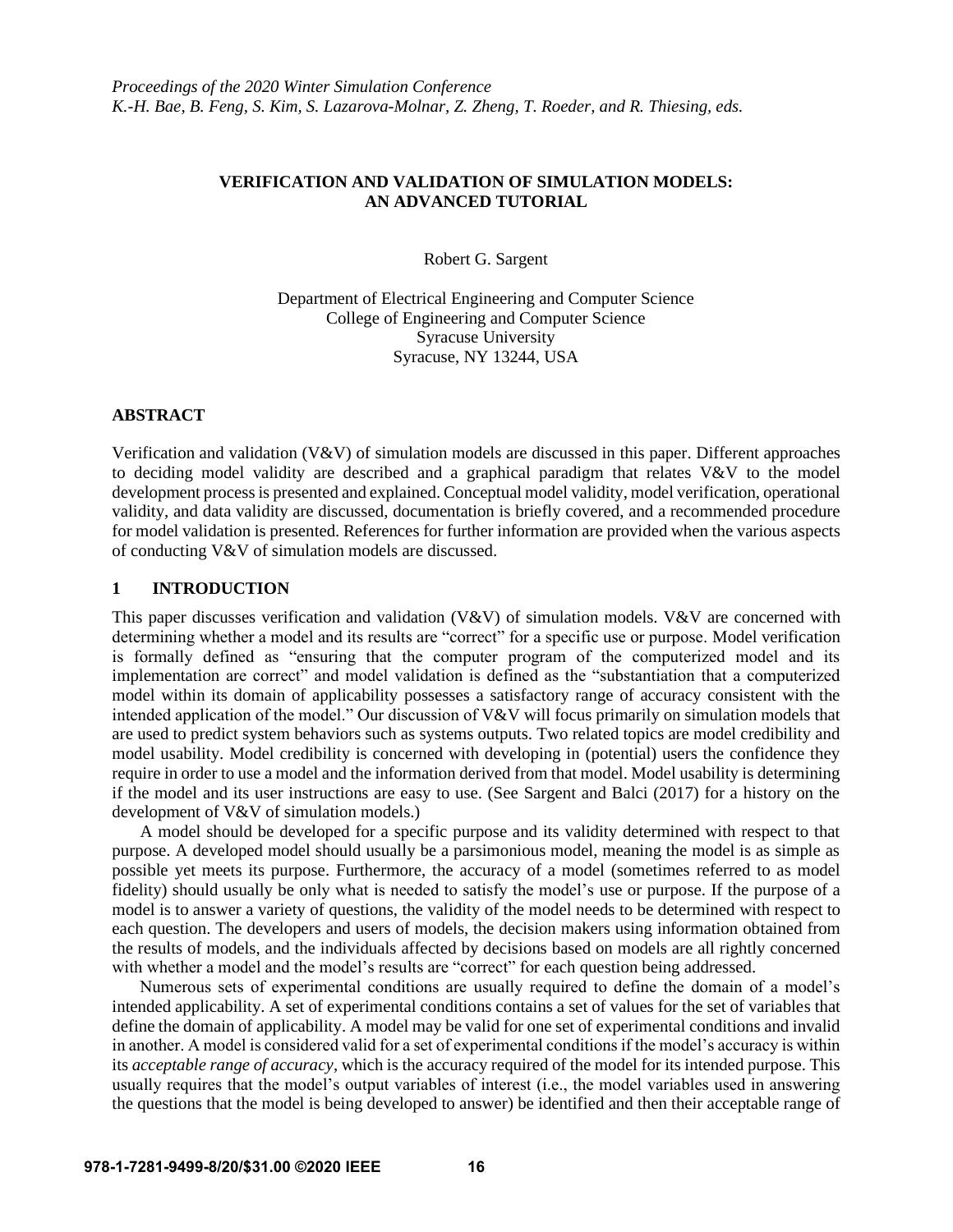accuracy specified. A model's acceptable range of accuracy should be specified prior to starting the development of the model or very early in the model development process. If the variables of interest are random variables, then properties and functions of the random variables such as means and variances are usually what is of primary interest and are what is used in determining model validity. Several versions of a model are usually developed prior to obtaining a satisfactory valid model. The substantiation that a model is valid, i.e., performing model V&V, is generally considered to be a process and is usually part of the (total) model development process.

It is often too costly and time consuming to determine that a model is *absolutely* valid over the complete domain of its intended applicability. Instead, tests and evaluations are conducted until sufficient confidence is obtained that a model can be considered valid for its intended application (Sargent 1982; 1984). If a test determines that a model does not have sufficient accuracy for any one of the sets of experimental conditions, then the model is invalid. However, determining that a model has sufficient accuracy for numerous experimental conditions does *not guarantee* that a model is valid everywhere in its applicable domain. The cost of model validation is usually quite significant, especially when extremely high model confidence is required. (See Sargent (2013, 2015a) for further discussion on the relationship of the cost of model validation and model confidence.)

The remainder of the paper is organized as follows: Section 2 presents the basic approaches used in deciding model validity; Section 3 describes a graphical paradigm used in verification and validation, and the model development process that emphasizes verification and validation; Sections 4, 5, 6, and 7 discuss data validity, conceptual model validity, computerized model verification, and operational validity, respectively; Section 8 covers documentation; Section 9 contains a recommended validation procedure consisting of eight steps; and Section 10 has the summary.

#### **2 DECISION-MAKING APPROACHES**

There are three basic decision-making approaches for deciding whether a simulation model is valid. Each of these three approaches uses a different decision-maker. All of the approaches require the model development team to conduct V&V as part of the model development process, which is discussed in Section 3. One decision-making approach, often used, is for the model development team itself to make the decision as to whether a simulation model is valid. The decision is based on the results of the various tests and evaluations conducted as part of the model development process. It is usually better, however, to use one of the next two decision-making approaches, depending on which situation applies.

A better decision-making approach is to have the user(s) of a simulation model decide the validity of the model. In this approach the users of the simulation model are heavily involved with the model development team when the team is conducting V&V of the model and the users determine if the model is satisfactory in each phase of V&V. This approach is generally used with a model development team whose size is not large. Also, this approach aids in model credibility.

Another decision-making approach, usually called "independent verification and validation" (IV&V), uses a third party to decide whether the simulation model is valid. The third party (the IV&V team) is independent of both the simulation development team(s) and the model sponsor/user(s). The IV&V approach is generally used with the development of large-scale simulation models, whose development usually involves several teams. The IV&V team needs to have a *thorough* understanding of the intended purpose(s) of the simulation model in order to conduct IV&V. There are two common ways that the IV&V team conducts IV&V: (a) IV&V is conducted concurrently with the development of the simulation model and (b) IV&V is conducted after the simulation model has been developed.

In the concurrent way of conducting IV&V, the model development team(s) gives their model V&V test results to the IV&V team as the simulation model is being developed. The IV&V team evaluates these results and provides feedback to the model development team regarding whether the model V&V is satisfying the model requirements and when not, what the difficulties are. When conducting IV&V this way, the development of a simulation model should not progress to the next stage of development until the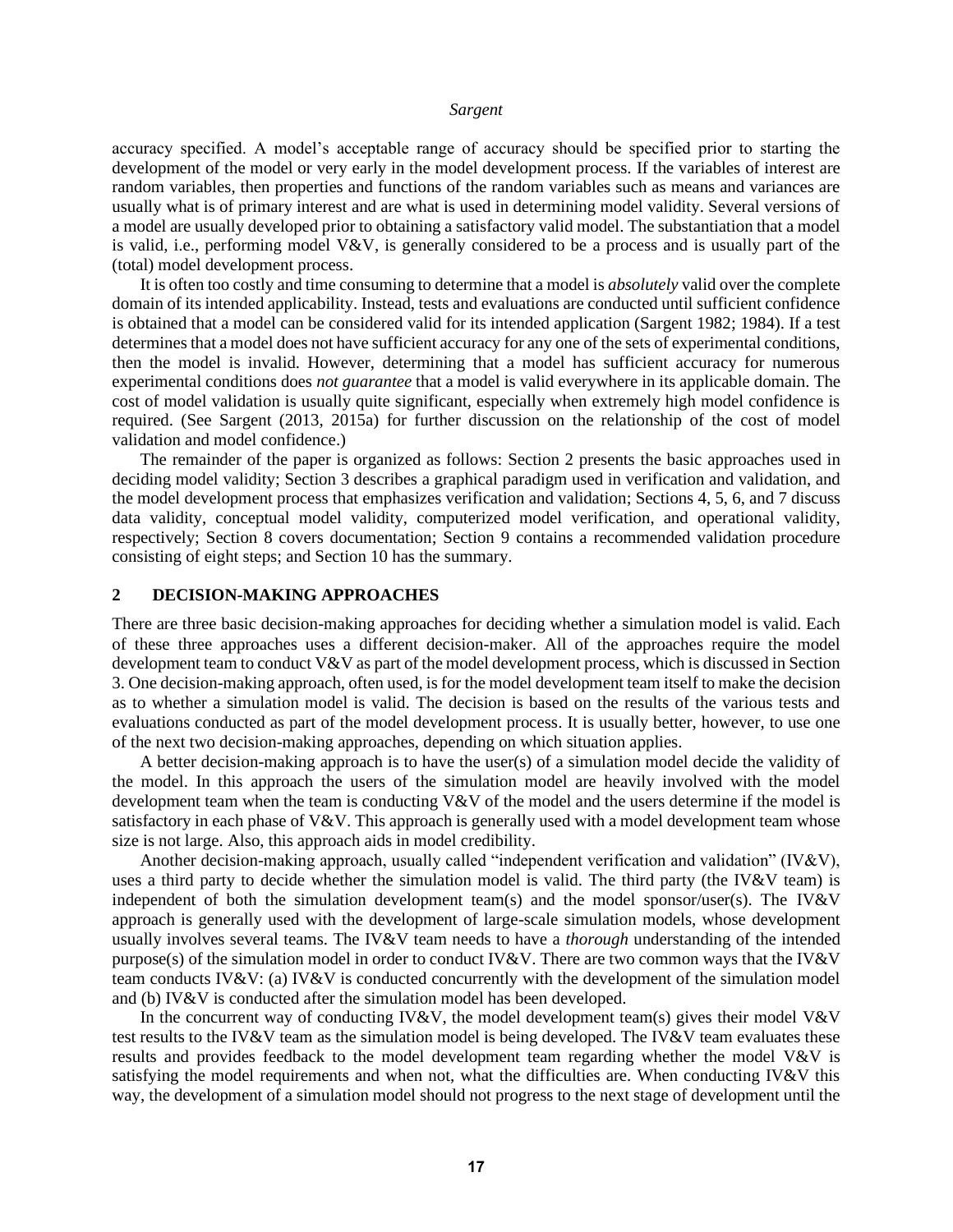model has satisfied the V&V requirements in its current stage. It is this author's opinion the concurrent way is the better of the two ways to conduct IV&V.

When IV&V is conducted after the simulation model has been completely developed, the evaluation performed by the IV&V team can range from simply evaluating the V&V conducted by the model development team to performing a separate thorough V&V effort themselves. Performing a complete IV&V effort after the model has been completely developed is usually both *extremely* costly and time consuming. This author's view is that if IV&V is going to be conducted on a completed simulation model then it is usually best to *only* evaluate the V&V that has already been performed.

When an IV&V team concludes that a model is valid, there is a much greater likelihood that others will accept the model as valid and results from the model as being "correct." Cases where this decision-making approach is helpful are (i) when the problem associated with the model has a high cost or involves a high risk situation and (ii) when public acceptance of results based on the model is desired.

# **3 MODEL DEVELOPMENT PROCESS WITH VERIFICATION AND VALIDATION**

In this section a graphical paradigm is presented in subsection 3.1 that relates model V&V to the model development process. Then in subsection 3.2 the model development process is described that includes V&V.

### **3.1 A Graphical Paradigm**

There are two common ways to view how V&V relate to the model development process. One way uses a simple view and the other uses a complex view. A simple graphical paradigm is presented in Figure 1 that was developed by this author called the Simplified View of the Model Development Process (Sargent 1981; 1982; 1983; 2001b; 2013). A more-complex paradigm developed by this author that includes both the "Simulation World" and the "Real World" is contained in Sargent (2001b, 2013).



Figure 1: Simplified version of the model development process.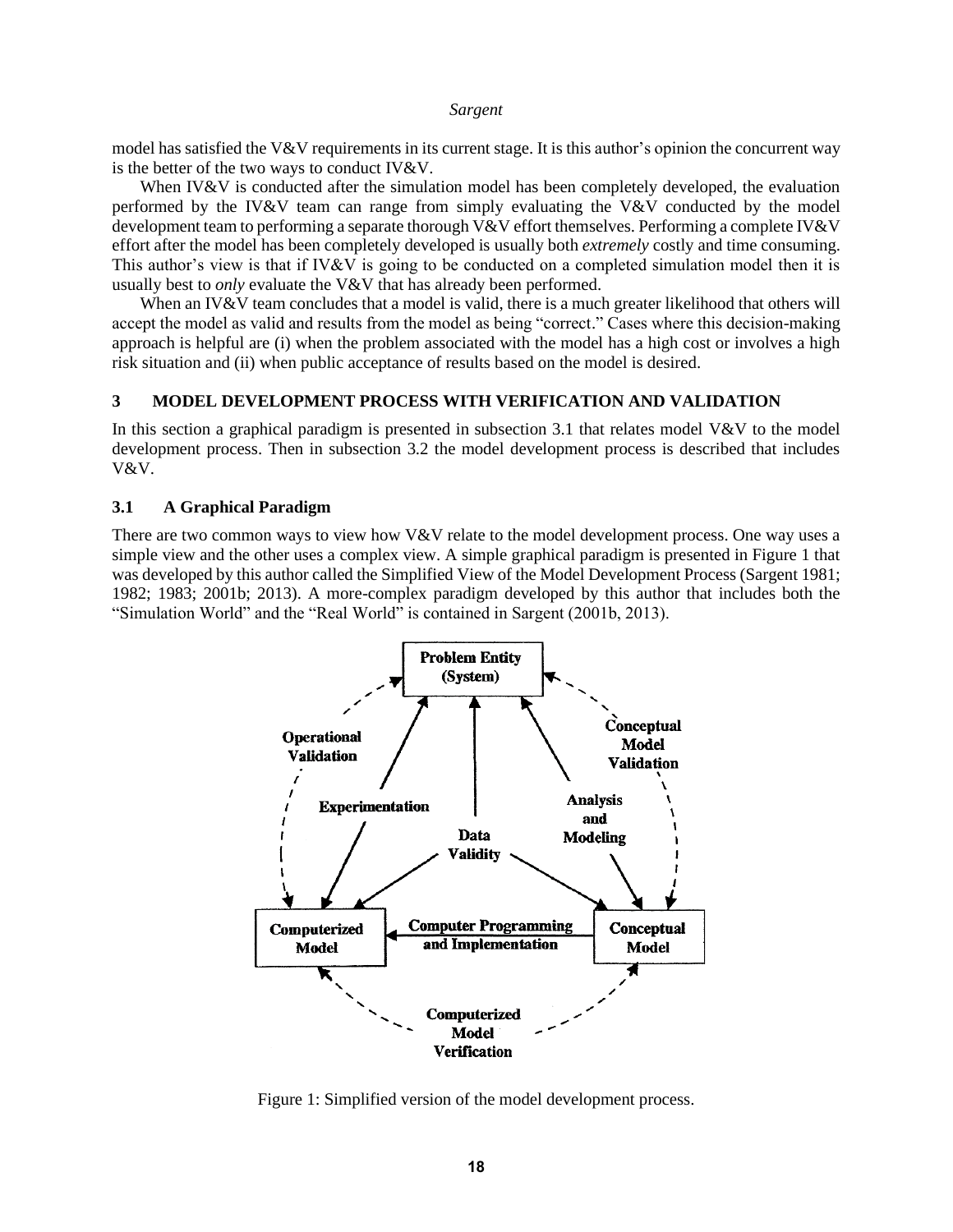Consider the simplified version of the model development process in Figure 1. The *problem entity* is the system (real or proposed), idea, situation, policy, or phenomena to be modeled; the *conceptual model*  is the mathematical/logical/graphical representation (mimic) of the problem entity developed for a particular study; and the *computerized model* is the conceptual model implemented on a computer. The conceptual model is developed through an *analysis and modeling phase*, the computerized model is developed through a *computer programming and implementation phase*, and inferences about the problem entity are obtained by conducting computer experiments on the computerized model in the *experimentation phase*.

We now relate model  $V\&V$  to this simplified version of the model development process (Figure 1). *Conceptual model validation* is defined as determining that the theories and assumptions underlying the conceptual model are correct and that the model representation of the problem entity is "reasonable" for the intended purpose of the model. *Computerized model verification* is defined as assuring that the computer programming and implementation of the conceptual model are correct. *Operational validation* is defined as determining that the model's output behavior has a satisfactory range of accuracy for the model's intended purpose over the domain of the model's intended applicability. *Data validity* is defined as ensuring that the data necessary for model building, model evaluation and testing, and conducting the model experiments to solve the problem are adequate and correct. These items are discussed below.

#### **3.2 Model Development Process**

A model should be developed for a specific purpose or use. Additionally, a model should be a parsimonious model, which means that the model is as simple as possible yet meets its purpose. Also, the accuracy of a model need not be more than what is required for its purpose. A simulation model is a structural model meaning that the model contains logical and causal relationships that occur in the systems. Developing a valid simulation model is an iterative process where several versions of a model are developed prior to obtaining a valid model.

The model development process should include model  $V&V$ . Following the paradigm given in Figure 1, the iterative process shown in Figure 2 can be used to develop a valid simulation model (Sargent 1984). We first develop a conceptual model through analyzing the problem entity and then developing a model of the problem entity, remembering that a parsimonious model is desired. (See, e.g., Robinson (2017) for further information on conceptual modeling.) Then conceptual model validation is performed. This process is repeated until the conceptual model is satisfactory. Next a computerized model is developed of the (validated) conceptual model by developing a simulation model of the conceptual model and implementing it on a computer. Then computerized model verification is performed. This process is repeated until the computerized model is satisfactory. Lastly, operational validation is performed on the computerized model. Model changes required by conducting operational validity can be in either the conceptual model or in the computerized model. V&V must be performed again when any model change is made. This process is repeated until a valid simulation model is obtained. As stated above, several versions of a model are usually developed prior to obtaining a valid simulation model. There are numerous validation techniques that are used in conducting verification and validation. See, e.g., Balci (1994, 1998); Sargent (2013); Sargent and Balci (2017); Sargent et al. (2016); Whitner and Balci (1989); and references therein, for various techniques used in verifying and validating a simulation model.

### **4 DATA VALIDITY**

We discuss data validity, even though it is often not considered to be part of model validation, because it is usually difficult, time consuming, and costly to obtain appropriate, accurate, and sufficient data, and data problems are often the reason that attempts to validate a model fail. Data are needed for three purposes: for building the conceptual model, for validating the model, and for performing experiments with the validated model. In model validation we are usually concerned only with data for the first two purposes.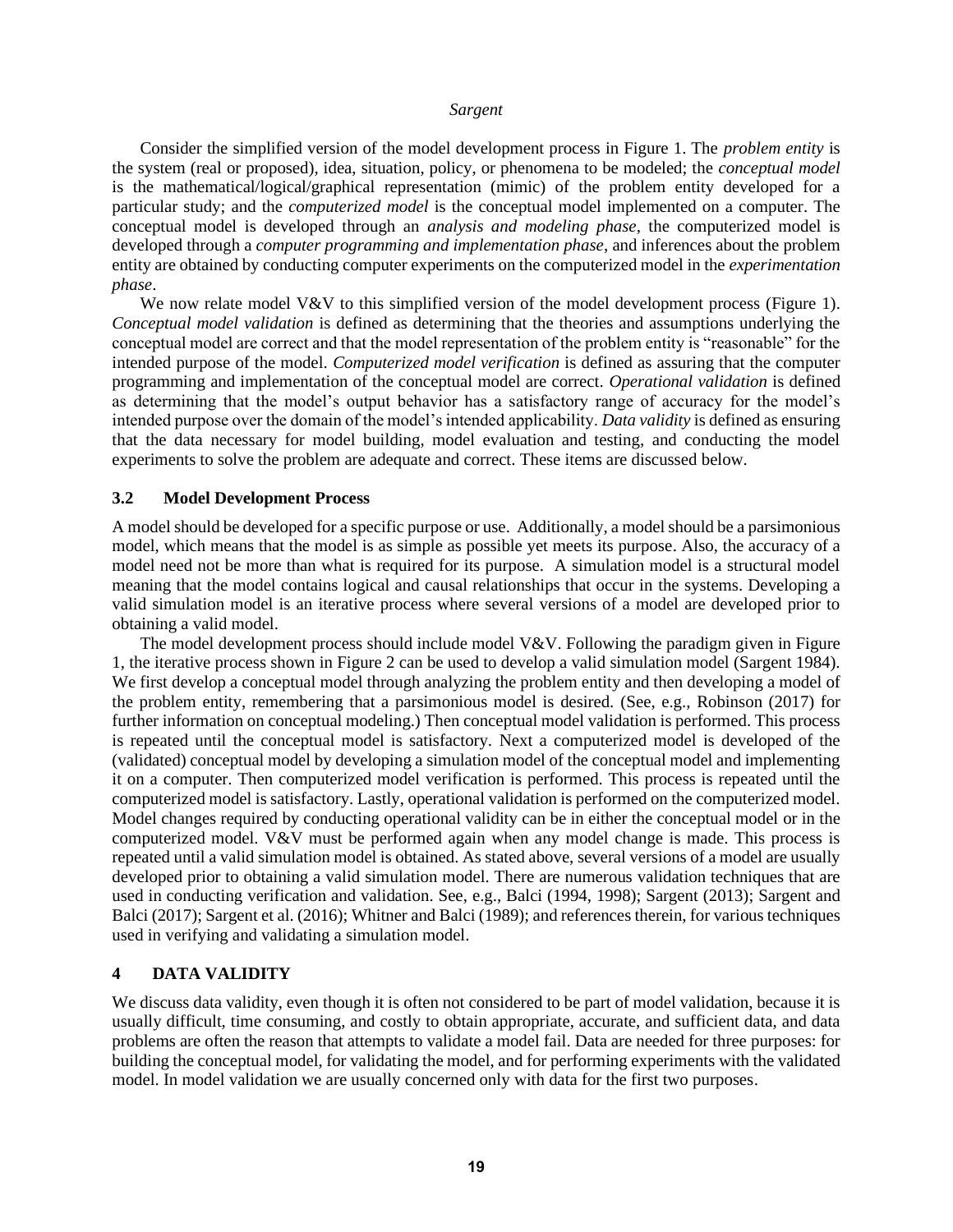



Figure 2: The model development iterative process.

To build a conceptual model we must have sufficient data on the problem entity to develop theories that can be used to build the model, to develop mathematical and logical relationships for use in the model that will allow the model to adequately represent the problem entity for its intended purpose, and to test the model's underlying assumptions. In addition, behavioral data are needed on the problem entity to be used in the operational validity step of comparing the problem entity's behavior with the model's behavior. (Usually, this data are system input/output data.) If behavior data are not available, high model confidence usually cannot be obtained because sufficient operational validity cannot be achieved.

The concerns with data are that appropriate, accurate, and sufficient data are available, and all data transformations, such as data disaggregation, are made correctly. Unfortunately, there is not much that can be done to ensure that the data are correct. One should develop good procedures for (1) collecting and maintaining data, (2) testing the collected data using techniques such as data relationship correctness (Sargent 2013), and (3) screening the data for outliers *and* determining if the outliers are correct. If the amount of data is large, a database of the data should be developed and maintained.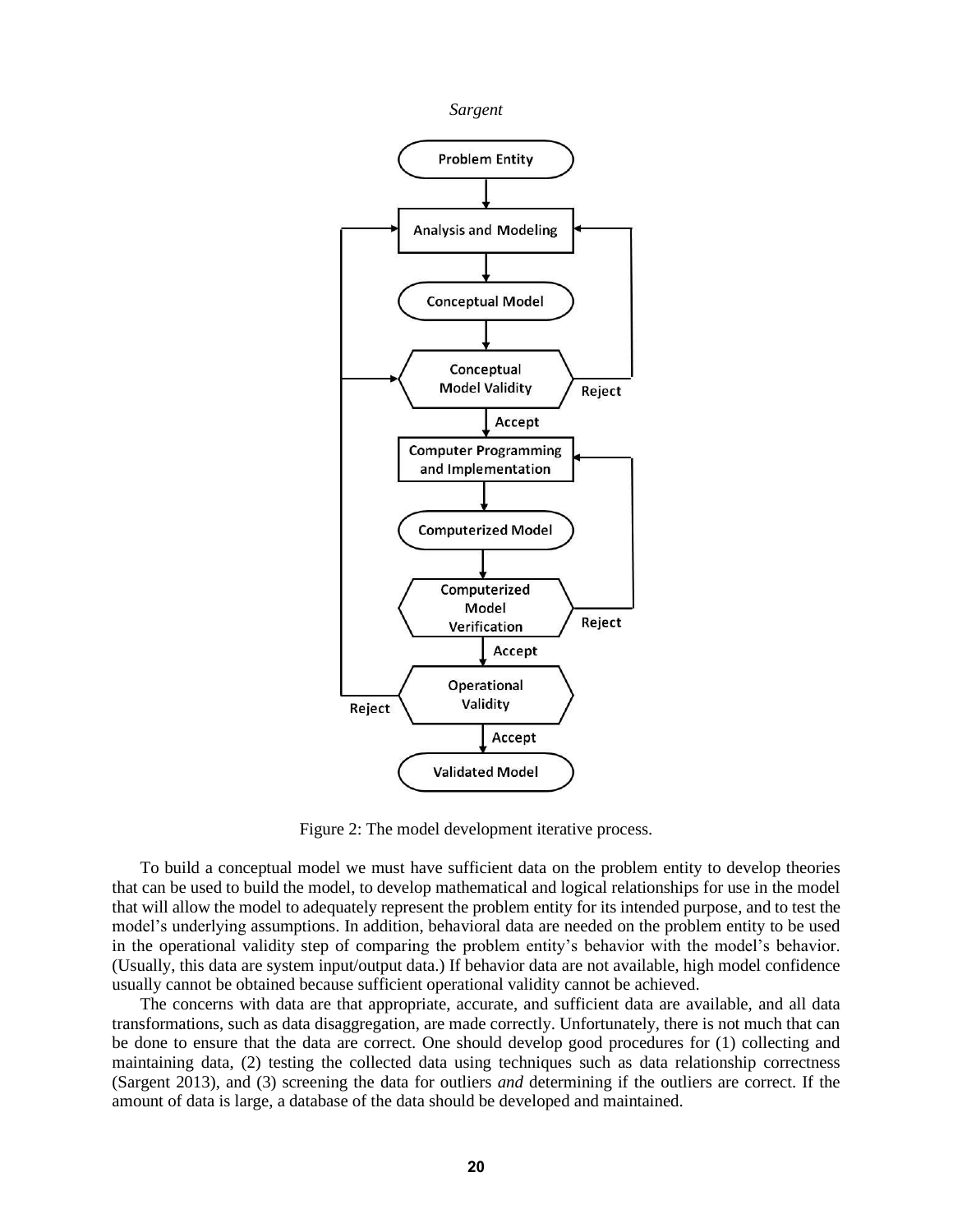# **5 CONCEPTUAL MODEL VALIDATION**

Conceptual model validity is determining that (1) the theories and assumptions underlying the conceptual model have *all* been identified, clearly stated, and determined to be correct and (2) the model's representation of the problem entity and the model's structure, logic, and mathematical and causal relationships are "reasonable" for the intended purpose of the model. The theories and assumptions underlying the model should be tested using mathematical analysis and statistical methods on problem entity data. Examples of theories and assumptions are linearity, independence of data, and arrivals follow a Poisson process. Examples of applicable statistical methods are fitting distributions to data, estimating parameter values from the data, and plotting data to determine if the data are stationary. In addition, all theories used should be reviewed to ensure they were applied correctly. For example, if a Markov chain is used, does the system have the Markov property, and are the states and transition probabilities correct?

Each submodel and the overall model must be evaluated to determine if they are reasonable and correct for the intended purpose of the model. This should include determining if the appropriate detail and aggregate relationships have been used for the model's intended purpose, and also if appropriate structure, logic, and mathematical and causal relationships have been used. The primary validation techniques used for these evaluations are face validation and traces. Face validation has experts on the problem entity evaluate the conceptual model to determine if it is correct and reasonable for its purpose. This usually requires either (1) the experts examining the flowchart or graphical model (Sargent 1986) and the set of model equations or (2) the experts receiving from the conceptual model developer a structured walkthrough, which is a formal detail explanation of the conceptual model. The use of traces is the tracking of entities through each submodel and the overall model to determine if the logic is correct and if the necessary accuracy is maintained. If errors are found in the conceptual model, it must be revised and conceptual model validation performed again. Furthermore, the theories and assumptions underlying each submodel and the overall model also need to be checked.

### **6 COMPUTERIZED MODEL VERIFICATION**

Computerized model verification ensures that the computer programming and implementation of the conceptual model are correct and the model executes properly. The major factor affecting verification is what type of software is used for the simulation. The types of software used are (1) higher-level computer programming languages such as Fortran, C, C++, Java, R, or Python, which provide no simulation support, (2) "simple" simulation languages or packages that use a specific higher-level programing language and contains some or all of the simulation model execution functions such as the time-flow mechanism, event list management, and random variate generators, (3) "advance" simulation languages that use a specific computer language and contains both simulation model execution functions and modeling functions, which may include graphical capabilities, and (4) simulation software systems that provide complete support for model building, model execution, model analysis, etc. using some specific computer language. The advance simulation languages and simulation software systems are either general purpose or special purpose. Special purpose means they are designed for modeling and simulating specific types of problems such as risk problems or systems such as manufacturing systems or hospital systems. Using software that contain more simulation capabilities (increasing from 1 to 4 above and going to special purpose from general purpose) usually reduces the number of (initial) errors in developing a simulation, reduces the amount of time required to develop a valid model, reduces flexibility, and increases simulation execution times.

In performing computerized model verification, one must ensure that the conceptual model has been programmed and implemented correctly and executes properly in the computer language being used. This implies if an advance simulation language or a simulation software system is used that verification is primarily concerned with ensuring that the conceptual model has been properly developed and implemented and then executes correctly in the simulation language being used; and also that the software is error free, that the software has been properly implemented on the computer, and that a tested (for correctness) pseudo random number generator has been properly implemented. If a higher-level computer programming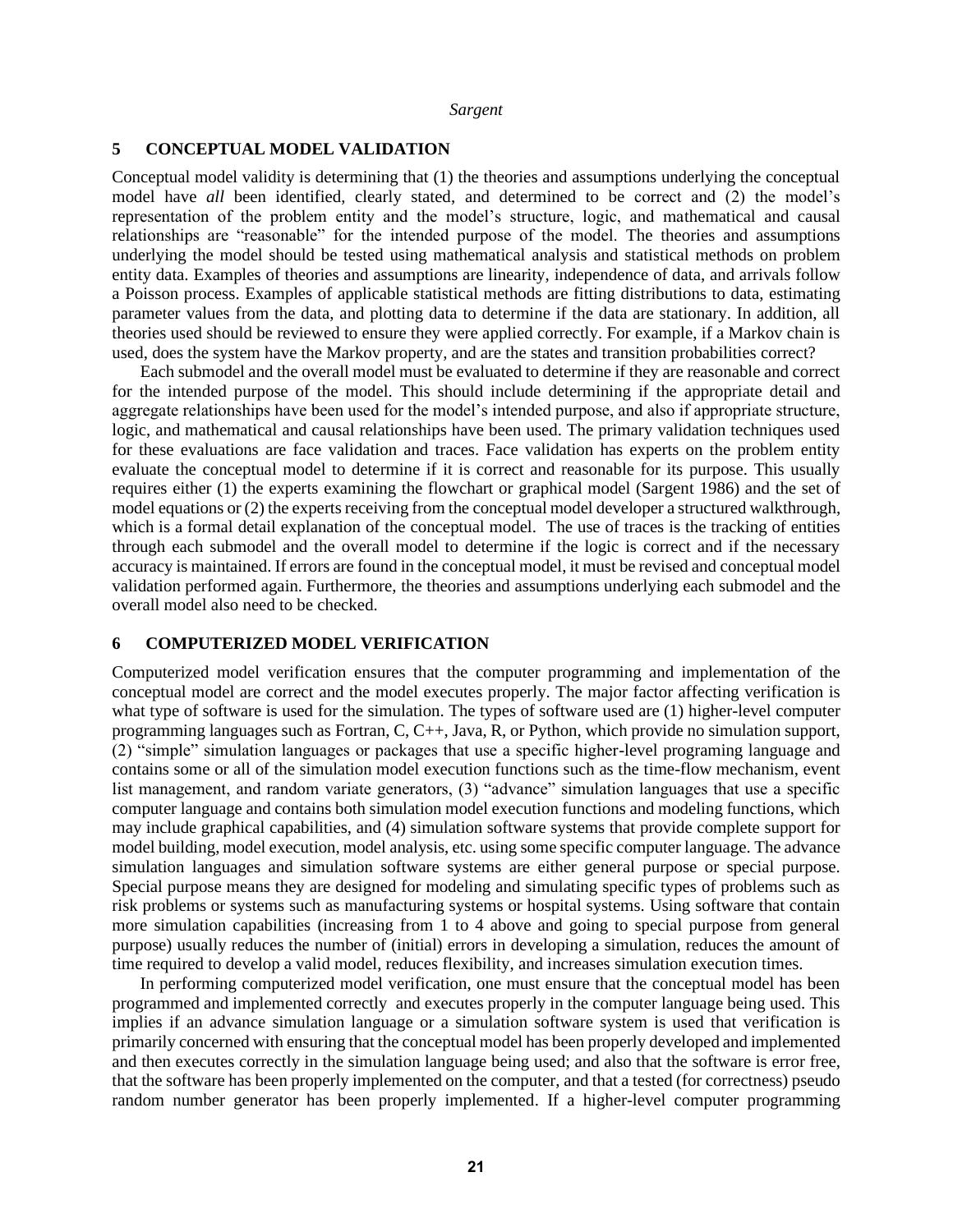language or a simple simulation language is used, the computer program should be designed, developed, and implemented using techniques found in software engineering. (These include such techniques as objectoriented design, structured programming, and program modularity.) Verification is concerned in these two cases with ensuring that (1) the simulation model execution functions execute correctly *and* (2) the conceptual model has been properly programmed and implemented and executes correctly in the higherlevel computer programming language being used.

There are two basic approaches for verifying (testing) simulation software and simulation models: static testing and dynamic testing (Fairley 1976). In static testing the computer program is analyzed to determine if it is correct by using such techniques as structured walkthroughs, correctness proofs, and examining the structure properties of the program (Law 2015; Sargent 2013). In dynamic testing the computer program is executed under different conditions and the values obtained (including those generated *during* the execution) are used to determine if the simulation software and computerized models and their implementations are correct and models execute properly. The techniques commonly used in dynamic testing are traces, investigations of input-output relations using different validation techniques, data relationship correctness, reprogramming critical components to determine if the same results are obtained, and animation if it is being used. (Sargent 2013). If there are many variables, one might aggregate the numerical values of some of the variables to reduce the number of tests needed or use specific types of design of experiments (Kleijnen 1999; 2015).

It is necessary to be aware while conducting computerized model verification that errors found may be caused by the data, the conceptual model, the computer program, or the computer implementation. (See Whitner and Balci (1989) for a detailed discussion on model verification.)

### **7 OPERATIONAL VALIDITY**

Operational validation is determining whether the simulation model's output behavior has the accuracy required for the model's intended purpose over the domain of the model's intended applicability. This is where much of the validation testing and evaluation take place. Since the simulation model is used in operational validation, any deficiencies found may be caused by what was developed in any of the steps that are involved in developing the simulation model including developing the system's theories or having invalid data. (See Sargent et al. (2016) for an in-depth discussion of operational validity of simulation with examples.)

Numerous validation techniques are applicable to operational validity. Which techniques and whether to use them objectively or subjectively must be decided by the model development team and the other interested parties. The major attribute affecting operational validity is whether the problem entity (or system) is observable, where observable means it is possible to collect data on the operational behavior of the problem entity. Table 1 gives a classification of the validation techniques used in operational validity based on the decision approach and system observability. "Comparison" means comparing the simulation model output behavior to either the system output behavior or another model output behavior using graphical displays and/or statistical tests and procedures. "Explore model behavior" means to examine the output behavior of the simulation model using appropriate validation techniques. For both comparison and exploring model behavior (1) various sets of experimental conditions from the domain of the model's intended applicability should always be used and (2) parameter variability-sensitivity analysis (Sargent 2013) conducted. Furthermore, it is often desirable to use design of experiments (Kleijnen 2015) and also metamodels (Kleijnen and Sargent 2000) to aid in operational validity.

To obtain a *high* degree of confidence in a simulation model and its results, comparisons of the model's and system's output behaviors for several different sets of experimental conditions are usually required. Thus if a system is not observable, which is often the case, it is usually not possible to obtain a high degree of confidence in the model. In this situation the model output behavior(s) should be explored as thoroughly as possible and comparisons made to other valid models whenever possible.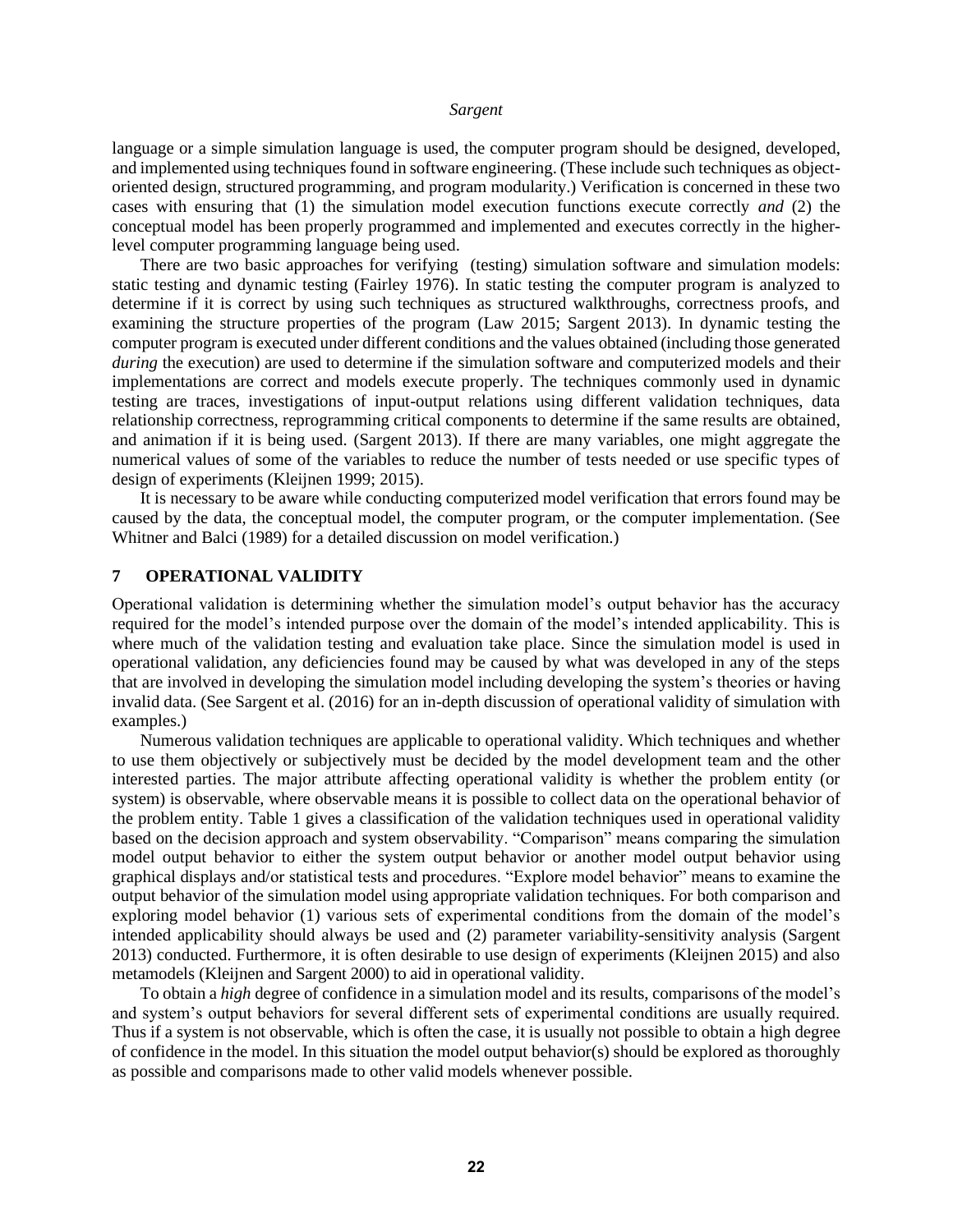| Decision   | Observable                | Non-observable           |
|------------|---------------------------|--------------------------|
| Approach   | System                    | System                   |
|            | • Comparison Using        | • Explore Model          |
| Subjective | <b>Graphical Displays</b> | <b>Behavior</b>          |
| Approach   | • Explore Model           | • Comparison to          |
|            | <b>Behavior</b>           | <b>Other Models</b>      |
|            | • Comparison Using        | • Comparison to          |
| Objective  | <b>Statistical Tests</b>  | Other Models             |
| Approach   | and Procedures            | <b>Using Statistical</b> |
|            |                           | <b>Tests</b>             |

Table 1: Operational validity classification.

# **7.1 Explore Model Behavior**

The simulation model output behavior can be explored either qualitatively or quantitatively. In qualitative analysis the directions of the output behaviors are examined and also possibly whether the magnitudes are "reasonable." In quantitative analysis both the directions and the precise magnitudes of the output behaviors are examined. Experts on the system often know the directions and frequently know the "general values" of the magnitudes of the output behaviors. Many of the validation techniques can be used for model exploration. Parameter variability-sensitivity analysis should usually be used. Graphs of the output data discussed in Subsection 7.2.1 below can be used to display the simulation model output behavior. A variety of statistical approaches can be used in performing model exploration including metamodeling and design of experiments. (See Kleijnen (1999, 2015) for further discussion on the use of statistical approaches.) Numerous sets of experimental frames should be used in performing model exploration. Furthermore, simulation animation is useful to observe the behavior operation of a simulation model under various experimental frames to possibly see if any errors are occurring in the simulation model.

# **7.2 Comparisons of Output Behaviors**

There are three basic approaches used in comparing the simulation model output behavior to either the system output behavior or another model output behavior: (1) the use of graphs to make a subjective decision, (2) the use of confidence intervals to make an objective decision, and (3) the use of hypothesis tests to make an objective decision. It is preferable to use confidence intervals or hypothesis tests for the comparisons because these allow for objective decisions. However, it is often not possible in practice to use either one of these two approaches because (a) the statistical assumptions required cannot be satisfied or only with great difficulty (assumptions usually required are data independence and normality) and/or (b) there is an insufficient quantity of system data available, which causes the statistical results to be "meaningless" (e.g., the length of a confidence interval developed in the comparison of the system and simulation model means is too large for any practical usefulness). As a result, the use of graphs is the most commonly used approach for operational validity. Extreme care must be used in using this approach. Each of these three approaches is discussed below using system output data (Note: these same approaches can also be used with output data from a validated model instead of system output data when appropriate).

# **7.2.1 Graphical Comparisons of Data**

The behavior data of the simulation model and the system are graphed for various sets of experimental conditions to determine if the model's output behavior has sufficient accuracy for the model's intended purpose. Three types of graphs are used: histograms, box (and whisker) plots, and behavior graphs using scatter plots. (See Sargent (1996a, 2001b) and Sargent et al. (2016) for a thorough discussion on the use of these for model validation.) Examples of a histogram and a box plot are given in Figures 3 and 4,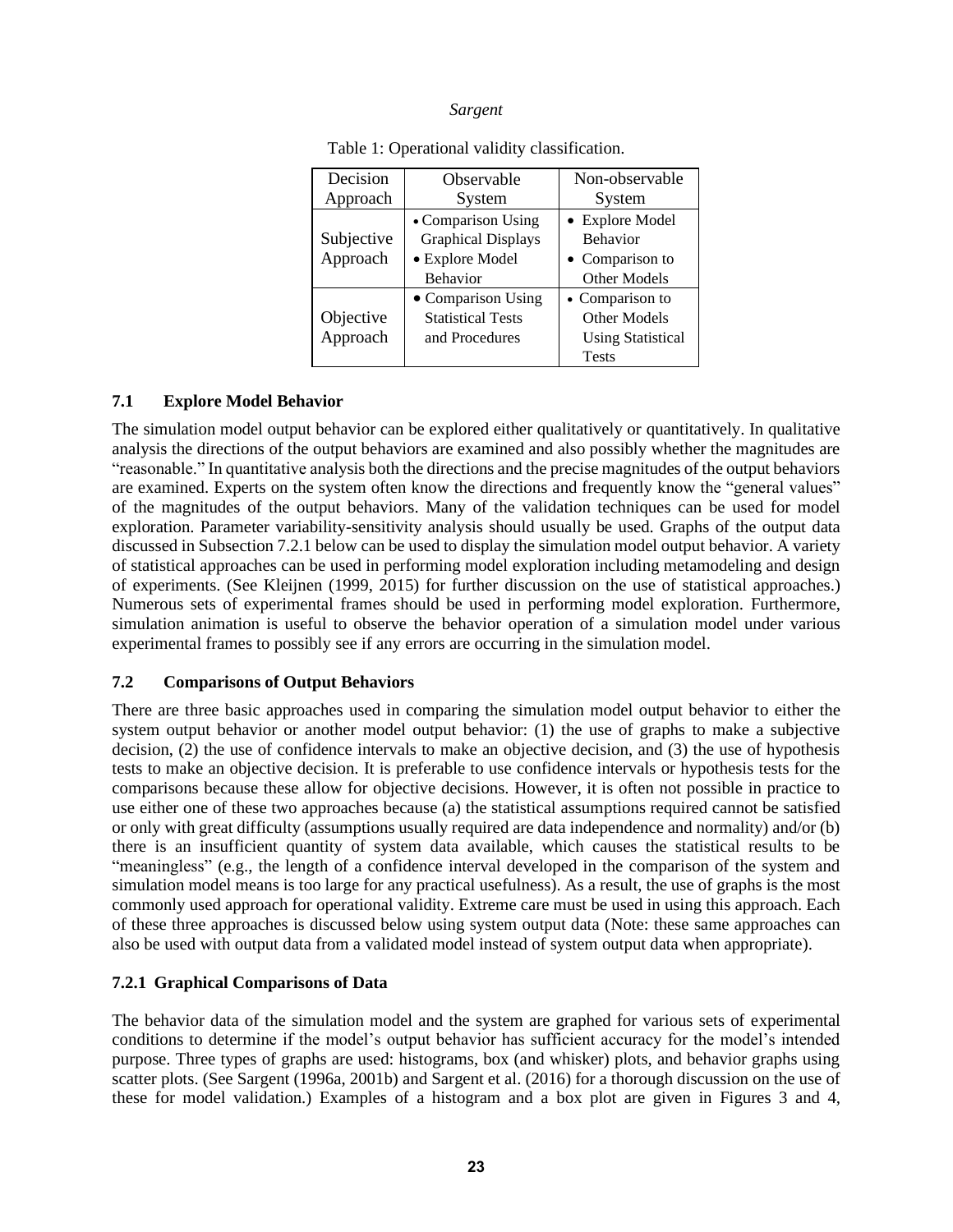respectively; both taken from Lowery (1996). Examples of behavior graphs, taken from Anderson and Sargent (1974), are given in Figures 5 and 6. A variety of graphs are required that use different types of (1) measures such as the mean, variance, maximum, distribution, and times series of the variables, and (2) relationships between (a) two measures of a single variable (see Figure 5) and (b) measures of two variables (see Figure 6). It is important that appropriate measures and relationships be used in validating a simulation model and that they be determined with respect to the model's intended purpose. See Anderson and Sargent (1974); Lowery (1996); Sargent et al. (2016) for other examples of sets of graphs used in the validation of simulation models.



Figure 3: Histogram of hospital data. Figure 4: Box plot of hospital data.







Figure 5: Computer reaction time. Figure 6: Computer disk behavior.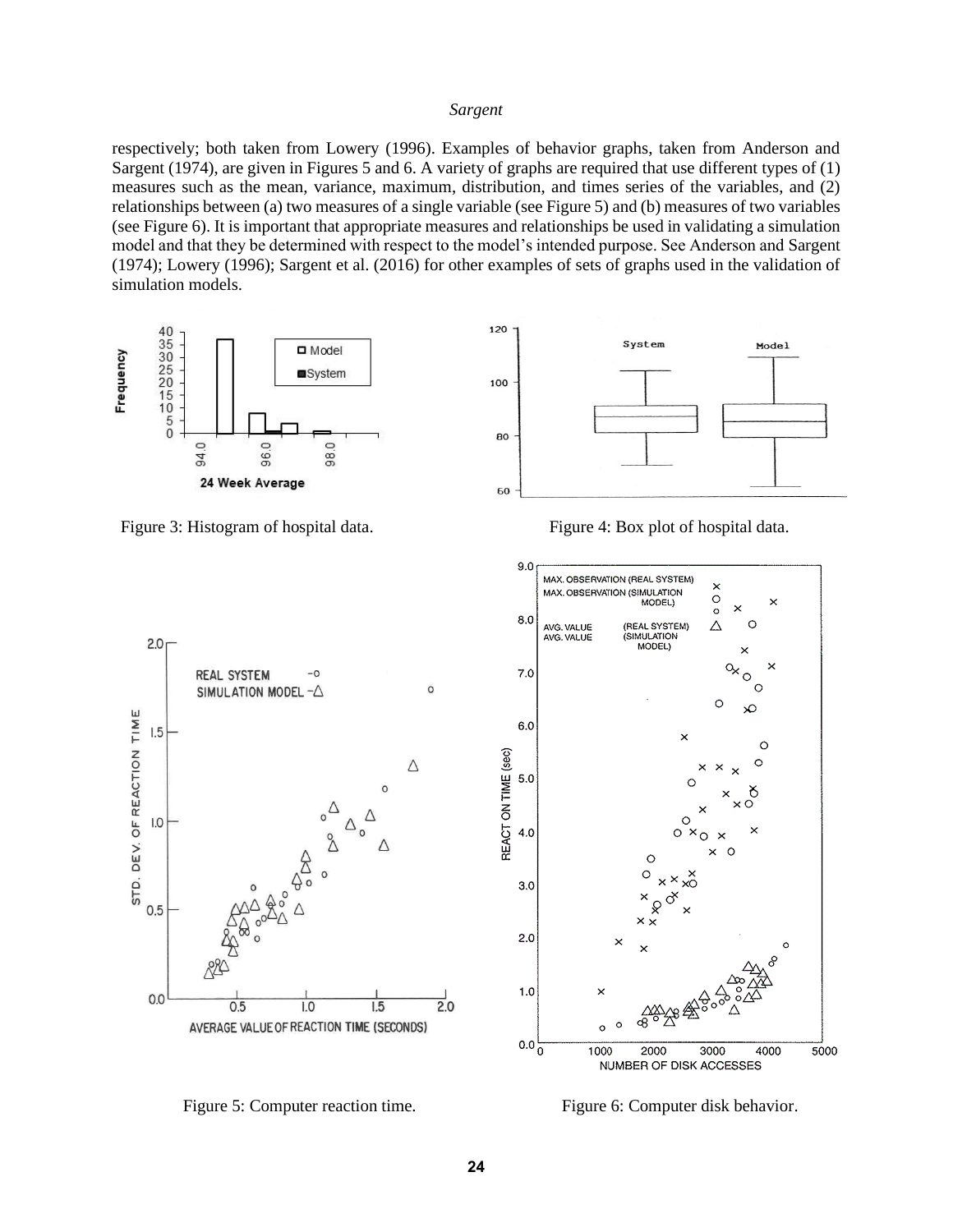These graphs can be used in model validation in different ways. First, the model development team can use the graphs in the model development process to make a subjective judgment on whether a simulation model possesses sufficient accuracy for its intended purpose. Second, they can be used in the face validity technique where experts are asked to make subjective judgments on whether a simulation model possesses sufficient accuracy for its intended purpose. Third, the graphs can be used in Turing tests (Schruben 1980). Fourth, the graphs can be used in different ways in IV&V. We note that the data in these graphs do not need to be independent nor satisfy any statistical distribution requirement such as normality of the data (Sargent 1996a; 2001a; 2001b).

#### **7.2.2 Hypothesis Tests**

Hypothesis tests can be used in the comparison of means, variances, distributions, and time series of the output variables of a model and a system for each set of experimental conditions to determine if the simulation model's output behavior has an acceptable range of accuracy. An acceptable range of accuracy is the amount of accuracy that is required of a model to be valid for its intended purpose and is usually specified for each model variable of interest as a range for the difference between that model variable and the corresponding system variable.

The first step in hypothesis testing is to state the hypotheses to be tested:

- *H<sub>0</sub>* Model is valid for the acceptable range of accuracy under the set of experimental conditions.
- $H_1$  Model is invalid for the acceptable range of accuracy under the set of experimental conditions.

Two types of errors are possible in testing hypotheses. The first, or type I error, is rejecting the validity of a valid model and the second, or type II error, is accepting the validity of an invalid model. The probability of a type I error, α, is called *model builder's risk*, and the probability of type II error, β, is called *model user's risk* (Balci and Sargent 1981). In model validation, the model user's risk is extremely important and must be kept small. Thus both type I and type II errors must be carefully considered when using hypothesis testing for model validation.

Classical statistical hypothesis tests usually test for a single point. Since the acceptable range of accuracy for each model variable of interest is usually specified as a range, a hypothesis test that uses a range is desired. Recently, this author developed a new statistical procedure for comparisons of model and system outputs using hypothesis tests when the amount of model accuracy is specified as a *range* (Sargent 2015b); it is an Interval Hypothesis Test. This interval hypothesis test is applied at each experimental condition to determine if the model is valid for that experimental condition. Both type I and II errors are consider through the use of the operating characteristic curve (Hines et al. 2003; Johnson et al. 2018). Furthermore the model builder's and the model user's risk curves can be developed using a procedure associated with this interval hypothesis test. This procedure allows a trade-off to be made between the two risks for fixed sample sizes and for trade-offs among the two risks and variable sample sizes. See Sargent et al. (2015, 2016) for details and examples of the use of this new method for hypothesis testing the validity of models. Sargent et al. (2016) contains procedures for both the one-sample case when comparing a simulation model and an analytical model, and also the two-sample case when comparing the simulation model being validated against either another simulation model or the actual system.

### **7.2.3 Confidence Intervals**

Confidence intervals (c.i.) and simultaneous confidence intervals (s.c.i.) can be obtained for the differences between means, variances, and distributions of different simulation models and system output variables for each set of experimental conditions. These c.i. and s.c.i. can be used as the model range of accuracy for model validation, where the model range of accuracy is the conference interval or region (for the s.c.i.) around the estimated difference between some function (e.g., the mean) of the model and system output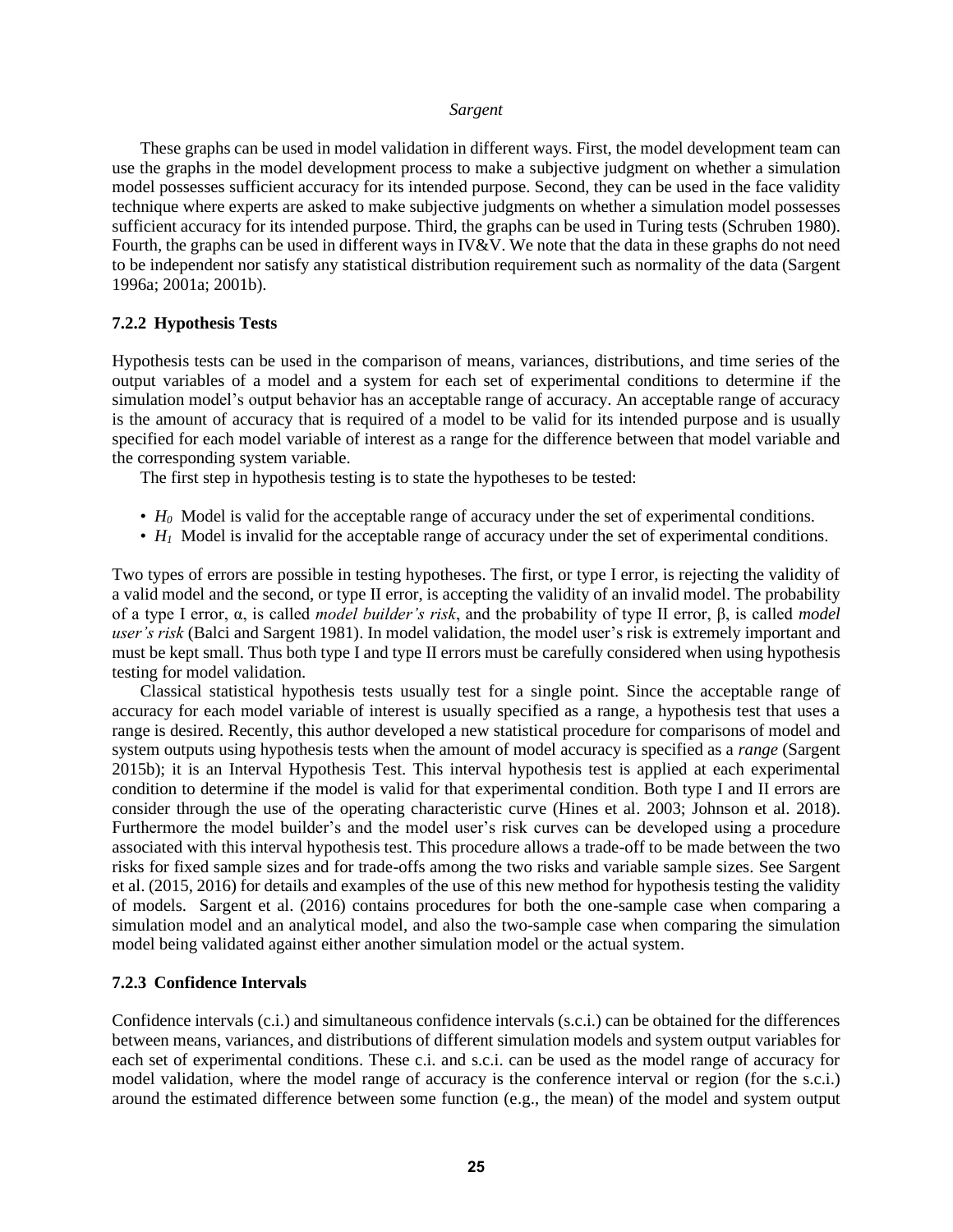variable being evaluated. (Balci and Sargent (1984) contain details on the use of c.i. and s.c.i. for operational validity, including a general methodology.)

To construct the model range of accuracy, a statistical procedure containing a statistical technique and a method of data collection must be developed for each set of experimental conditions and for each variable of interest. The statistical techniques used can be divided into two groups: (1) univariate statistical techniques and (2) multivariate statistical techniques. The univariate techniques can be used to develop c.i., and with the use of the Bonferroni inequality (Law 2015) s.c.i. The multivariate techniques can be used to develop an s.c.i. Both parametric and nonparametric statistical techniques can be used. The method of data collection used must satisfy the underlying assumptions of the statistical technique that is being used. One approach to developing a model range of accuracy is to use the standard statistical techniques and data collection methods used in simulation output analysis (Banks et al. 2010; Law 2015), e.g., using the methods of replication or (nonoverlapping) batch means.

# **8 DOCUMENTATION**

Documentation on model V&V is usually critical in convincing users of the 'correctness' of a model and its results. This documentation should be included in the simulation model documentation and include both detailed and summary documentation. (Note: The simulation model documentation should include the model's underlying assumptions and theories, along with other information.) The detailed documentation should include specifics on tests used, evaluations made, data, results, etc. The summary documentation should include a separate evaluation table for data validity, conceptual model validity, computer model verification, operational validity, and an overall summary table. The summary results should contain the confidence the evaluators have in the results and conclusions which are often expressed as low, medium, and high. Examples of different tables are contained in Sargent (1991, 1996b, 2013). (Also, see Gass (1984).)

# **9 RECOMMENDED PROCEDURE**

This author recommends that the following eight steps be performed in model  $V\&V$ :

1. An agreement be made prior to developing the model between (a) the model development team and (b) the model sponsors and (if possible) the users that specifies the decision-making approach and a minimum set of specific validation techniques to be used in determining model validity.

2. Specify the acceptable range of accuracy required of the simulation model's output variables of interest for the model's intended application prior to starting the development of the model or very early in the model development process.

3. Test, wherever possible, the assumptions and theories underlying the simulation model.

4. In each model iteration, perform at least face validity on the conceptual model.

5. In each model iteration, at least explore the simulation model's behavior using the computerized model.

6. In at least the last model iteration, make comparisons, if possible, between the simulation model and system behavior (output) data for at least a few sets of experimental conditions, and preferably for several sets.

7. Prepare the V&V documentation for inclusion in the simulation model documentation.

8. If the simulation model is to be used over a period of time, develop a schedule for periodic review of the model's validity.

Some simulation models are developed for repeated use. A procedure for reviewing the validity of these models over their life cycles needs to be developed, as specified in Step 8. No general procedure can be given because each situation is different. For example, if no data were available on the system when a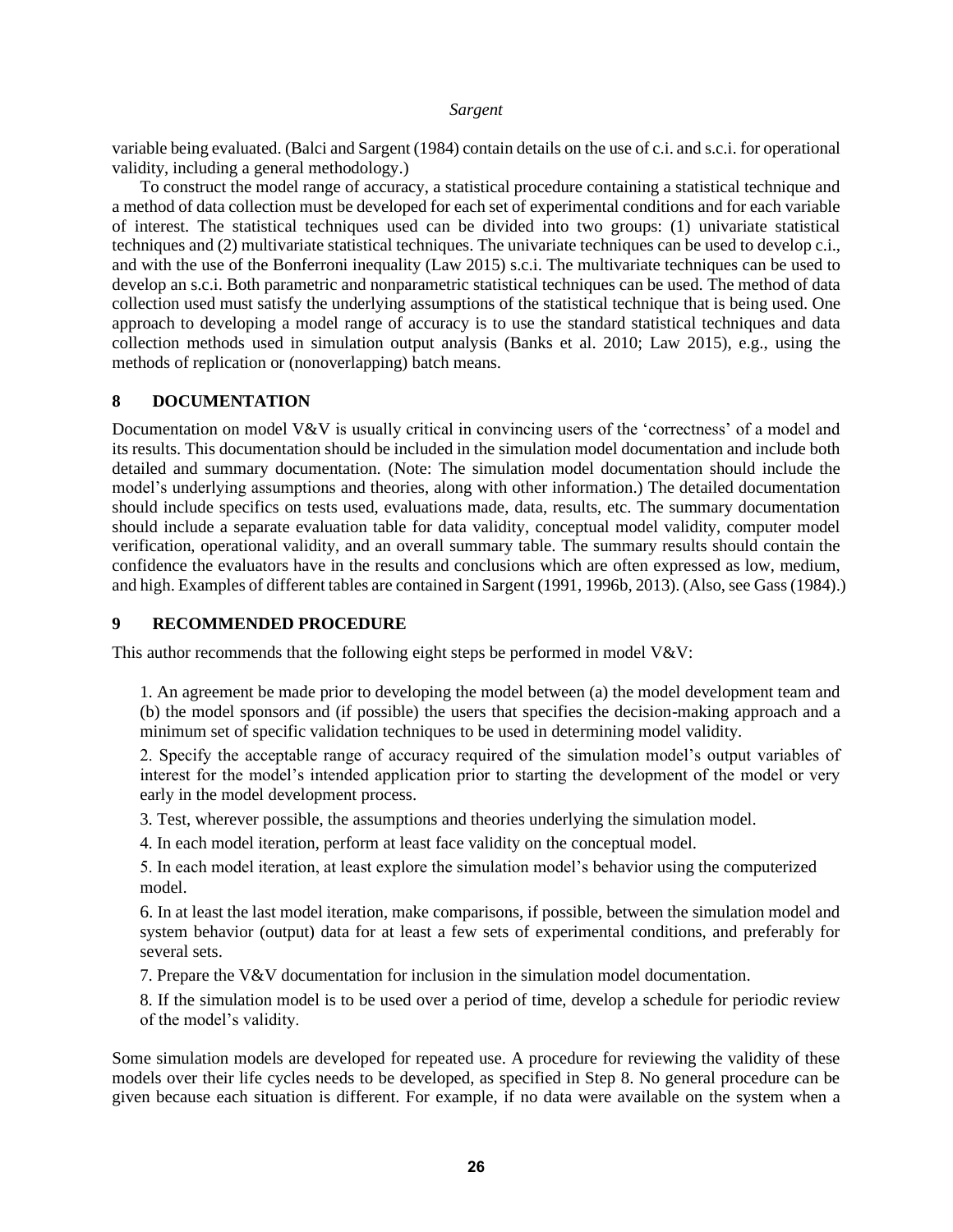simulation model was initially developed and validated, then revalidation of the model should take place prior to each usage of the model if new data or system understanding has occurred since the last validation.

### **10 SUMMARY**

Model V&V are critical in the development of a simulation model. Unfortunately, there is no set of specific tests that can be easily applied to determine the "correctness" of a model. Furthermore, no algorithm exists to determine what techniques or procedures to use. Every simulation project presents a new and unique challenge. Thus, sufficient knowledge on performing V&V of simulation models is required of every simulation team doing simulation studies.

This paper concentrated on the "fundamentals" and the "practical how to do" aspects of V&V of simulation models. There are other aspects of  $V&V$ . Perhaps the best place to see the various aspects with their references are in Sargent and Balci (2017)'s history paper on the V&V of simulation models. This includes, for example, the philosophy of model validation (see, e.g, Kleindorfer and Ganeshan (1993)), theories of simulation validation (see, e.g., Zeigler (1976), Zeigler et al. (2018)), and model accreditation (see, e.g., DoDI 5000.61 (2009), Sargent (2000)). Also, discussed in Sargent and Balci (2017) is the literature on model V&V with references that one can use to further their knowledge on simulation model V&V. This literature includes conference tutorials, journal articles, government reports, simulation textbooks, and books on model V&V (Knepell and Arangno (1993); Oberkampf and Roy (2010)).

Furthermore, the Sargent and Balci (2017) paper discussed the need to increase the awareness that "verification and validation should be adequately performed in all simulation studies" because currently not all simulation studies are doing this. This requires education that  $V&V$  should be adequately performed on *all* simulation models; and additionally, organizations requiring V&V to be adequately addressed in all simulation studies. (For example, the Department of Defense requires Verification, Validation, and Accreditation (VV&A) be performed and documented for all Models and Simulations per DoDI 5000.61 (2009).)

Also, there is the need to continue research in model  $V&V$ . An increased understanding is needed on how to verify and validate simulation models that are continuously increasing in complexity and for new uses. This increasing complexity is occurring because systems that are being modeled are becoming more complex such as "systems of systems" and systems that contain artificial intelligence and machine learning necessitating more complex models and simulations. These models include hierarchical models (Sargent 1993), hybrid simulation/analytic models (Shanthikumar and Sargent 1983), combined discreteevent/continuous simulation (Fahrland 1970) that uses mixed simulation models (originally called combined simulation but more recently being called hybrid simulation), and new modeling world views such as agent-based modeling for discrete-event simulation (see, e.g., Macal and North (2010)). Furthermore, simulation models are increasing being used in the operation of real time systems such as in the controlling of manufacturing systems and also for use in what is being called "digital twins" (Kulkarni et al. 2019).

#### **REFERENCES**

- Anderson, H. A. and R. G. Sargent. 1974. "Investigation into Scheduling for an Interactive Computer System". *IBM Journal of Research and Development* 18(2):125-137.
- Balci, O. 1994. "Validation, Verification, and Testing Techniques throughout the Life Cycle of a Simulation Study". *Annals of Operations Research* 53:121–174.
- Balci, O. 1998. "Verification, Validation, and Testing". Chapter 10 in *The Handbook of Simulation*, edited by J. Banks, 335–393. New York, New York: John Wiley & Sons.
- Balci, O. and R. G. Sargent. 1981. "A Methodology for Cost-risk Analysis in the Statistical Validation of Simulation Models". *Communications of the ACM* 24(6):190-197.
- Balci, O. and R. G. Sargent. 1984. "Validation of Simulation Models via Simultaneous Confidence Intervals". *American Journal of Mathematical and Management Science* 4(3):375-406.
- Banks, J., J. S. Carson II, B. L. Nelson, and D. Nicol. 2010. *Discrete-event System Simulation.* 5th ed. Englewood Cliffs, New Jersey: Prentice-Hall.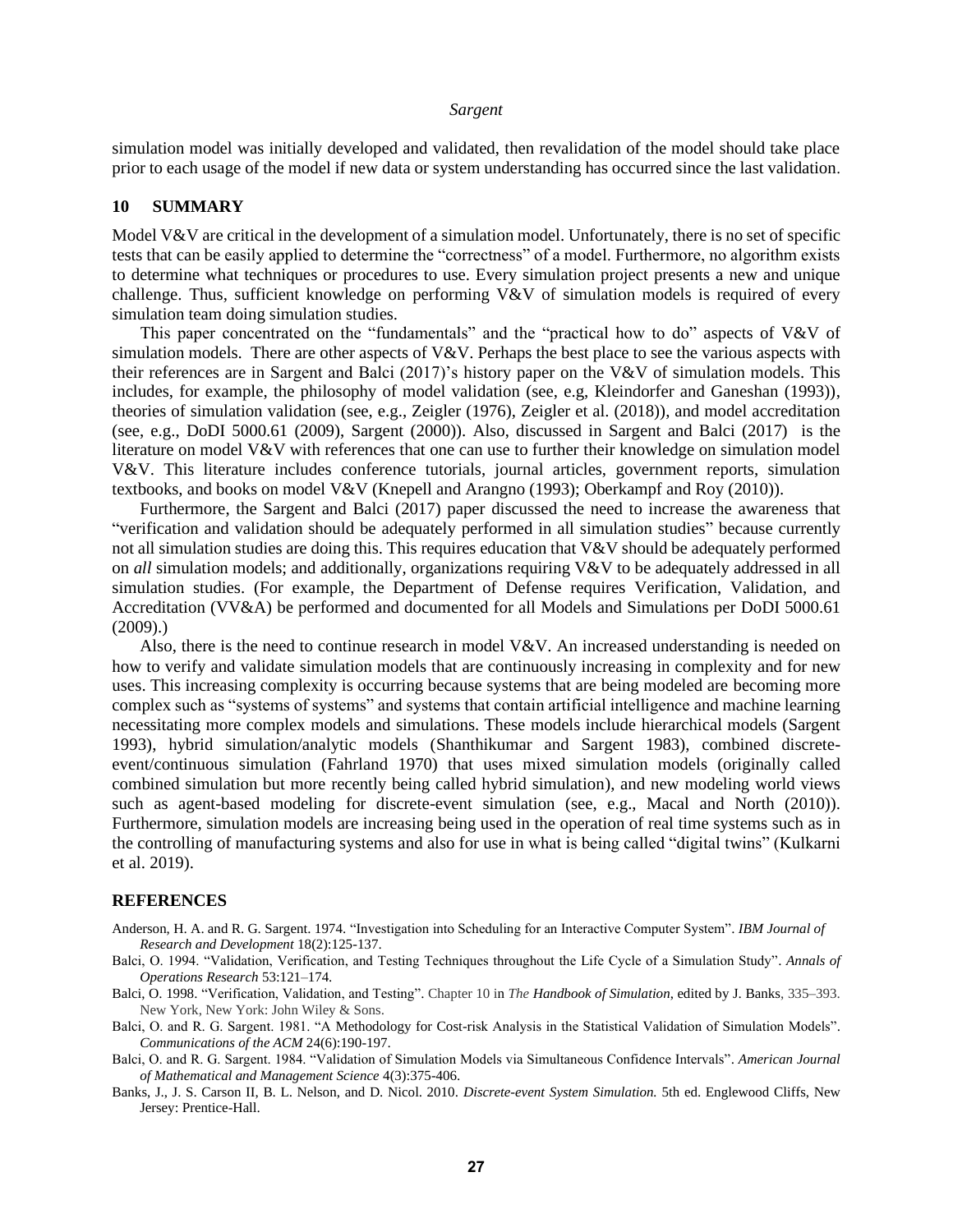- DoDI 5000.61. 2009. "DoD Modeling and Simulation (M&S) Verification, Validation, and Accreditation (VV&A)". December 9, 2009. U.S. Department of Defense, Washington. D.C.
- Fahrland, D. A. 1970. "Combined Discrete Event Continuous Systems Simulation". *Simulation* February 1970, 61-72.
- Fairley, R. E. 1976. "Dynamic Testing of Simulation Software". In *Proceedings of the 1976 Summer Computer Simulation Conf*erence, 40-46. San Diego, California: Society for Modeling and Simulation International.
- Gass, S. I. 1984. "Documenting a Computer-based Model". *Interfaces* 14 (3): 84-93.
- Hines, W. W., D. C. Montgomery, D. M. Goldsman, and C. M. Borror. 2003. *Probability and Statistics for Engineers*. 4th ed. New York: John Wiley.
- Johnson, R. A., I. Miller, and J. E. Freund 2018. *Miller and Freund's Probability and Statistics for Engineers*. 9th ed. Englewood Cliffs, New Jeresy: Prentice-Hall.
- Kleijnen, J. P. C. 1999. "Validation of Models: Statistical Techniques and Data Availability". In *Proceedings of the 1999 Winter Simulation Conference*, edited by P. A. Farrington, H. Black Nembhard, D. T. Sturrock, and G. W. Evans, 647-654. Piscataway, New Jersey: Institute of Electrical and Electronic Engineers Inc.
- Kleijnen, J. P. C. 2015. *Design and Analysis of Simulation Experiments*. 2nd. ed. Heidelberg: Springer.
- Kleijnen, J. P. C. and R. G. Sargent. 2000. "A Methodology for Fitting and Validating Metamodels in Simulation". *European Journal of Operational Research* 120:14–29.
- Kleindorfer, G. B. and R. Ganeshan. 1993. "The Philosophy of Science and Validation in Simulation". In *Proceedings of the 1993 Winter Simulation Conference*, edited by G. W. Evans, M. Mollaghasemi, E. C. Russell, and W. E. Biles, 50-57. Piscataway, New Jersey: Institute of Electrical and Electronic Engineers Inc.
- Knepell, P. L. and D. C. Arangno. 1993. *Simulation Validation: A Confidence Assessment Methodology*. Los Alamitos, California: IEEE Computer Society Press.
- Kulkarni, V., S. Barat, and T. Clark. 2019. "Towards Adaptive Enterprises Using Digital Twins". In *Proceedings of the 2019 Winter Simulation Conference*, edited by N. Mustafee, K.-H.G. Bae, S. Lazarova-Molnar, M. Rabe, C. Szabo, P. Haas, and Y.-J. Son, 60-74. Piscataway, New Jersey: Institute of Electrical and Electronic Engineers Inc.
- Law, A. M. 2015. *Simulation Modeling and Analysis*. 5th ed. New York: McGraw-Hill.
- Lowery, J. 1996. "Design of Hospital Admissions Scheduling System Using Simulation". In *Proceedings of the 1996 Winter Simulation Conference*, edited by J. M. Charnes, D. J. Morrice, D. T. Brunner, and J. J. Swain, 1199-1204. Piscataway, New Jersey: Institute of Electrical and Electronic Engineers Inc.
- Macal, C. M. and M. J. North. 2010. "Tutorial on Agent-Based Modeling and Simulation". *Journal of Simulation* 4(3):151–162.
- Oberkampf, W. L. and C. J. Roy. 2010. *Verification and Validation in Scientific Computing.* Cambridge: University Press.
- Robinson, S. 2017. "A Tutorial on Simulation Conceptual Modeling". In *Proceedings of the 2017 Winter Simulation Conference*, edited by W. K. V. Chan, A. D'Ambrogio, G. Zachareqicz, N. Mustafee, G. Wainer, and E. Page, 565-579. Piscataway, New Jersey: Institute of Electrical and Electronic Engineers Inc.
- Sargent, R. G. 1981. "An Assessment Procedure and a Set of criteria for Use in the Evaluation of Computerized Models and Computer-based Modeling Tools". Final Technical Report RADC-TR-80-409, U.S. Air Force.
- Sargent, R. G. 1982. "Verification and Validation of Simulation Models". Chapter IX in *Progress in Modelling and Simulation*, edited by F. E. Cellier, 159-169. London: Academic Press.
- Sargent, R. G. 1983. "Validating Simulation Models". In *Proceedings of the 1983 Winter Simulation Conference*, edited by S. Roberts, J. Banks, and B. Schmeiser, 333-337. Piscataway, New Jersey: Institute of Electrical and Electronic Engineers Inc.
- Sargent, R. G. 1984. "Simulation Model Validation". Chapter 19 in *Simulation and Model-Based Methodologies: An Integrative View*, edited by T. I. Oren, B. P. Zeigler, and M. S. Elzas, 537-555. Heidelberg, Germany: Springer-Verlag.
- Sargent, R. G. 1986. "The Use of Graphical Models in Model Validation". In *Proceedings of the 1986 Winter Simulation Conference*, edited by J. R. Wilson, J. O. Henriksen, and S. D. Roberts, 237-241. Piscataway, New Jersey: Institute of Electrical and Electronic Engineers Inc.
- Sargent, R. G. 1991. "Simulation Model Verification and Validation". In *Proceedings of the 1991 Winter Simulation Conference*, edited by B. L. Nelson, W. D. Kelton, and G.M. Clark, 37-47. Piscataway, New Jersey: Institute of Electrical and Electronic Engineers Inc.
- Sargent, R. G. 1993. "Hierarchical Modeling for Discrete Event Simulation".In *Proceedings of the 1993 Winter Simulation Conference*, edited by G. W. Evans, M. Mollaghasemi, E. C. Russell, and W. E. Biles, 569-572. Piscataway, New Jersey: Institute of Electrical and Electronics Engineers.
- Sargent, R. G. 1996a. "Some Subjective Validation Methods Using Graphical Displays of Data". In *Proceedings of the 1996 Winter Simulation Conference*, edited by J. M. Charnes, D. J. Morrice, D. T. Brunner, and J. J. Swain, 345-351. Piscataway, New Jersey: Institute of Electrical and Electronic Engineers Inc.
- Sargent, R. G. 1996b. "Verifying and Validating Simulation Models." In *Proceedings of the 1996 Winter Simulation Conference*, edited by J. M. Charnes, D. J. Morrice, D. T. Brunner, and J. J. Swain, 55-64. Piscataway, New Jersey: Institute of Electrical and Electronic Engineers Inc.
- Sargent, R. G. 2000. "Verification, Validation, and Accreditation of Simulation Models". In *Proceedings of the 2000 Winter Simulation Conference*, edited by J. A. Joines, R. R. Barton, K. Kang, and P. A. Fishwick, 50-59. Piscataway, New Jersey: Institute of Electrical and Electronic Engineers Inc.